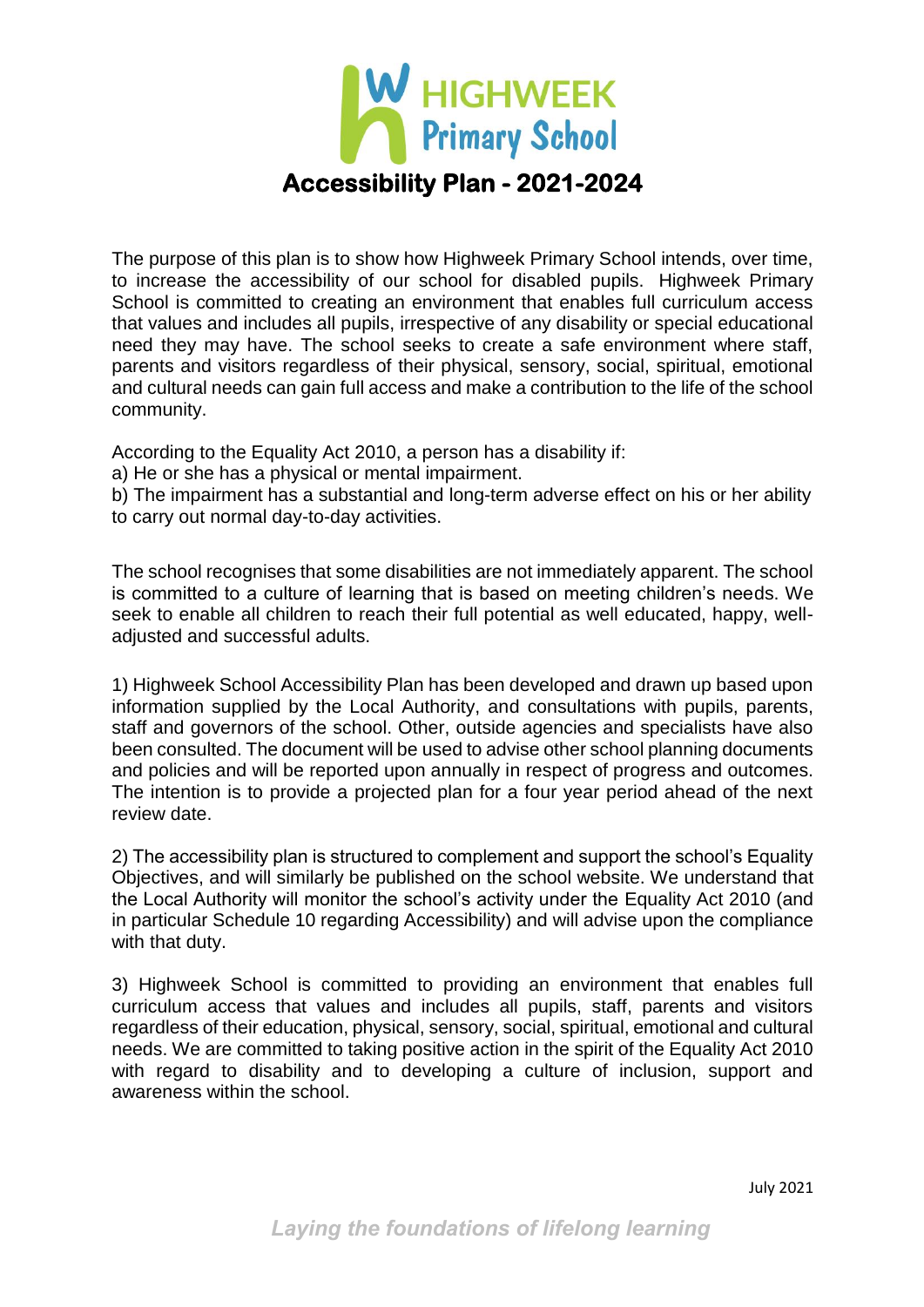

4) The Highweek School Accessibility Plan shows how access is to be improved for disabled pupils, staff and visitors to the school within a given timeframe and anticipating the need to make reasonable adjustments to accommodate their needs where practicable. The Accessibility Plan contains relevant and timely actions to: -

Increase access to the curriculum for pupils with a disability, expanding the **curriculum**  as necessary to ensure that pupils with a disability are as, equally, prepared for life as are the able-bodied pupils;

This covers teaching and learning and the wider curriculum of the school such as participation in after-school clubs, leisure and cultural activities or schools visits – it also covers the provision of

specialist or **auxiliary aids and equipment**, which may assist these pupils in accessing the curriculum within a reasonable timeframe;

Improve and maintain access to the **physical environment** of the school, adding specialist facilities as necessary – this covers improvements to the physical environment of the school and physical

aids to access education within a reasonable timeframe;

Improve the delivery of **written information** to pupils, staff, parents and visitors with disabilities; examples might include handouts, timetables, textbooks and information about the school and school events; the information should be made available in various preferred

formats within a reasonable timeframe.

5) Highweek School Accessibility Plan relates to the key aspects of physical environment, curriculum and written information.

6) Whole school training will recognize the need to continue raising awareness for staff and governors on equality issues with reference to the Equality Act 2010.

7) This Accessibility Plan should be read in conjunction with the following Highweek School policies, strategies and documents:

- Behaviour Management Policy
- Curriculum Policy
- Emergency Evacuation Procedures
- Equal Opportunities Policy
- Health & Safety Policy
- School Development Plan
- Special Educational Needs Policy
- Staff Development Policy

July 2021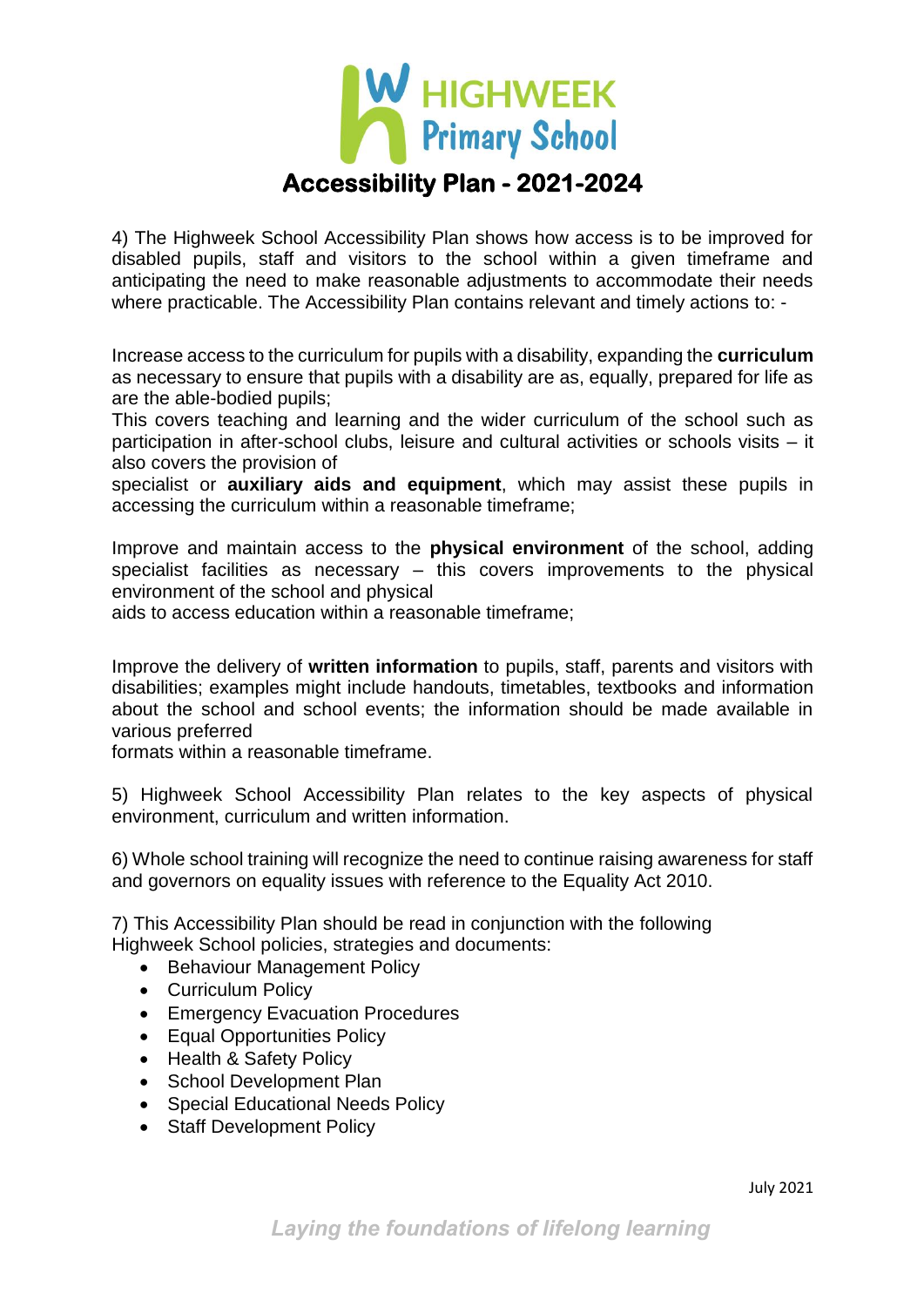

8) The Accessibility Plan for physical accessibility relates to the Access Audit of the School, which was originally undertaken by the Local Authority and subsequently updated by the school and remains the responsibility of the governing board. It may not be feasible to undertake all of the works during the life of this accessibility plan and therefore some items will roll forward into subsequent plans. An accessibility audit will be completed by the school prior to the end of each period covering this plan in order to inform the development of a new Accessibility Plan for the ongoing period.

9) Equality Impact Assessments will be undertaken as and when school policies are reviewed. The terms of reference for all governors' committees will include the need to consider Equality and Diversity issues as required by the Equality Act 2010.

10) The Accessibility Plan will be published on the school website.

11) The Accessibility Plan will be monitored through the Governors

12) The school will work in partnership with the Local Authority in developing and implementing this Accessibility Plan and will adopt in principle the "Devon Accessibility Strategy."

13) The Accessibility Plan may be monitored by Ofsted during inspection processes in relation to Schedule 10 of the Equality Act 2010.

14) Equality Statement - 'Equality and cohesion will be promoted, in line with our Equality and Cohesion Policy, and this policy will be operated in a non-discriminatory way'

#### **Aims and objectives**

Our aims are to:

- Increase access to the curriculum for pupils with a disability
- Improve and maintain access to the physical environment
- Improve the delivery of written information to pupils

The table on the following pages sets out how the school will achieve these aims. The plan will be overseen by the SLT, who will delegate tasks as appropriate. It will be discussed regularly at SLT meetings and reviewed by the Interim Governing Body.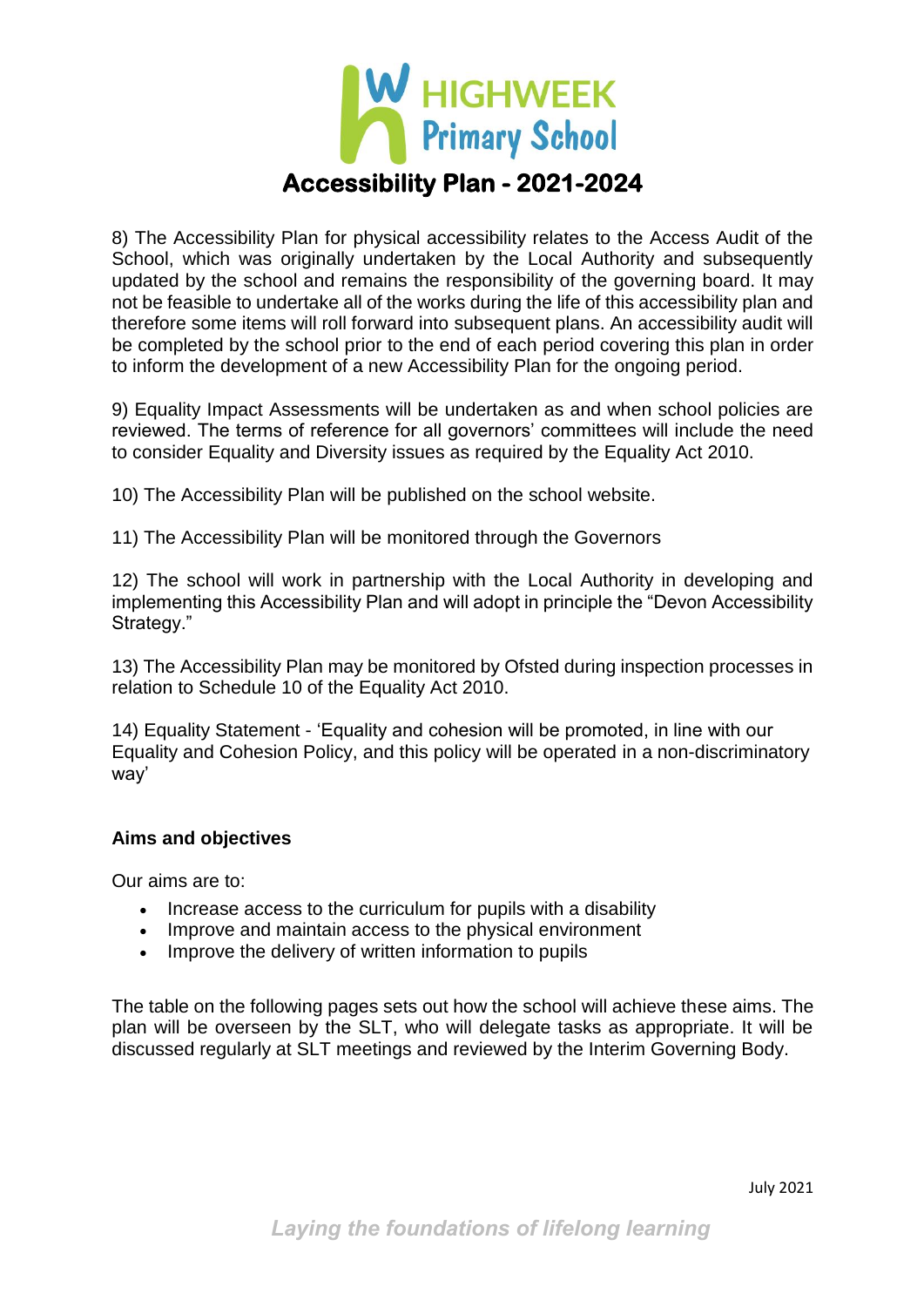

| <b>Objective</b>                                                                                                                                      | Aim                                                                                                                                                              | Implementation                                                                                                                                                                         | <b>Actions</b><br>(including<br>training<br>needs)                                                                                                          | <b>Success</b><br><b>Criteria</b>                                                                                                                                                                                      | <b>Review</b><br><b>Date</b> |
|-------------------------------------------------------------------------------------------------------------------------------------------------------|------------------------------------------------------------------------------------------------------------------------------------------------------------------|----------------------------------------------------------------------------------------------------------------------------------------------------------------------------------------|-------------------------------------------------------------------------------------------------------------------------------------------------------------|------------------------------------------------------------------------------------------------------------------------------------------------------------------------------------------------------------------------|------------------------------|
| To ensure access<br>to the curriculum<br>for all pupils with<br>a disability                                                                          | Work in all<br>lessons will be<br>appropriately<br>scaffolded to<br>provide access<br>for pupils with                                                            | Provide ongoing training<br>for all staff in QFT                                                                                                                                       | SLT monitor                                                                                                                                                 | All teaching is at<br>least good.                                                                                                                                                                                      | July 22                      |
|                                                                                                                                                       | a range of<br>learning needs                                                                                                                                     | Develop accurate<br>systems for the<br>identification and<br>assessment of pupils with<br><b>SEND</b>                                                                                  | The<br>development of<br>improved<br>systems for<br>assessment<br>throughout the<br>school<br>(including use<br>of data from<br>pupil progress<br>meetings) | The school has<br>accurate systems<br>in place for the<br>identification and<br>assessment of<br>pupils with<br>SEND.                                                                                                  |                              |
|                                                                                                                                                       |                                                                                                                                                                  | Ensure appropriate<br>deployment of Support<br>Staff throughout the<br>school                                                                                                          | The<br>development of<br>an appropriate<br>induction<br>programme for<br><b>Support Staff</b>                                                               | Support Staff are<br>appropriately<br>deployed at all<br>levels in the<br>school to ensure<br>access to the<br>curriculum and at<br>least expected<br>progress for all<br>pupils<br>Support Staff are<br>appropriately |                              |
|                                                                                                                                                       |                                                                                                                                                                  |                                                                                                                                                                                        |                                                                                                                                                             | recruited and<br>trained to carry<br>out their roles                                                                                                                                                                   |                              |
| To ensure that the<br>environment is as<br>conducive as<br>possible to<br>facilitate the<br>education of<br>pupils on the<br><b>Autistic Spectrum</b> | Pupils with<br>ASC are not<br>limited or<br>prevented from<br>learning<br>because the<br>environment<br>has not been<br>thoughtfully<br>planned and<br>organised | Advise Staff on the<br>adjustments they need to<br>make in their lessons to<br>facilitate access for pupils<br>with ASC. This will then<br>be monitored through<br>lesson observations | Continue to<br>liaise with the<br>Communication<br>and Interaction<br>Team to<br>provide<br>training, advice<br>and strategies<br>for staff and<br>parents  | The school<br>provides training<br>and a level of<br>support to pupils<br>and staff which<br>ensure that pupils<br>on the autistic<br>spectrum can<br>access the<br>curriculum and<br>enjoy a happy                    |                              |

July 2021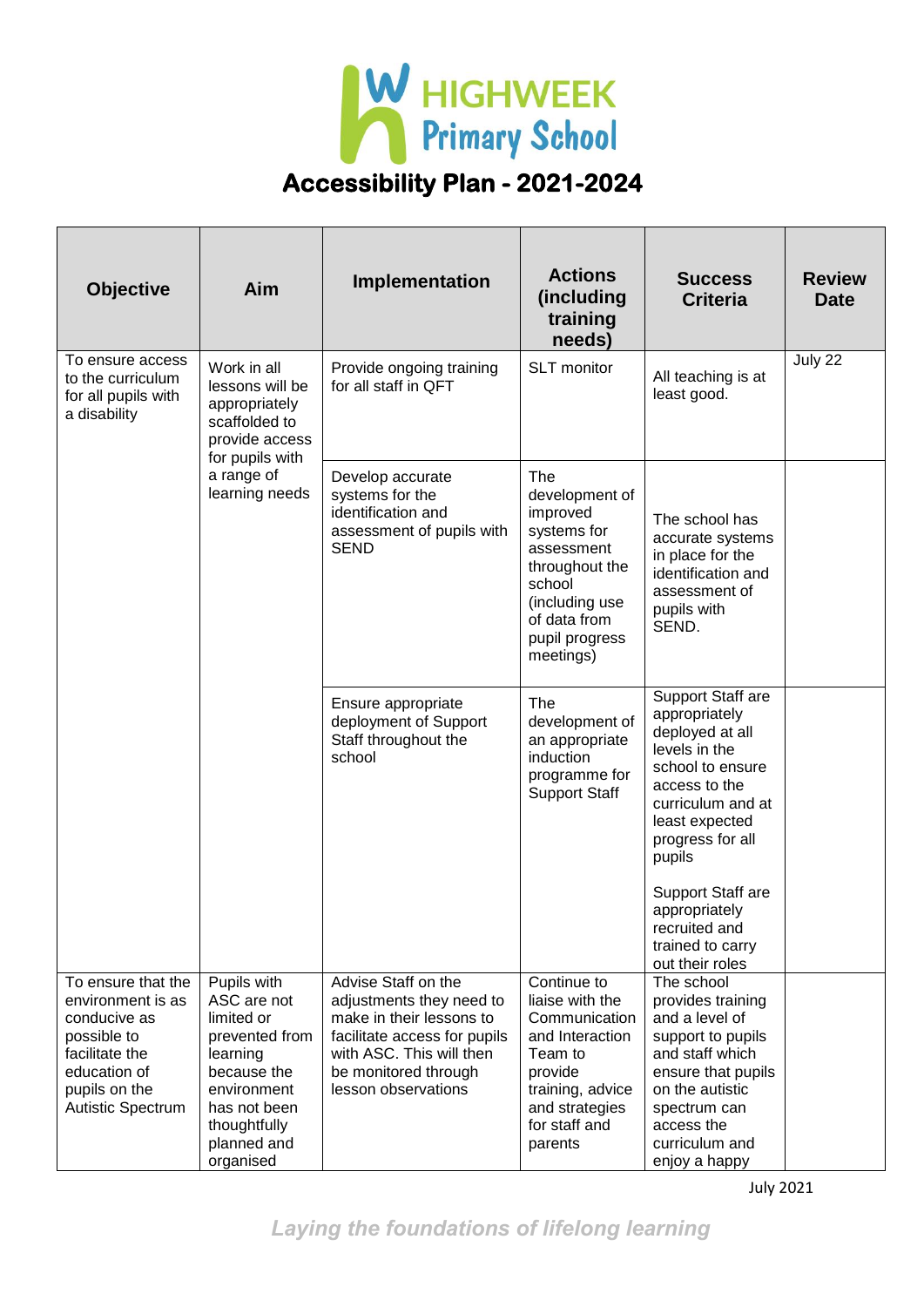

|                                                                                                                                                                                                         |                                                                                                                                                                                                                                                    |                                                                                                                                                                                                                                                                             | Ensure that all<br>staff are trained<br>in supporting<br>pupils with<br>ASC to<br>understand that<br>raised anxiety<br>in pupils with<br>ASC can lead<br>to challenging<br>behaviour.<br>Ensure<br>strategies and<br><i>interventions</i><br>are put in place<br>to prevent this<br>happening. | and successful<br>school<br>experience at<br>Highweek.<br>The school works<br>collaboratively<br>with<br>parents/carers<br>and other<br>professionals to<br>ensure that<br>where the needs<br>of pupils on the<br>autistic spectrum<br>cannot be met at<br>Highweek that<br>appropriate<br>specialist<br>provision is<br>identified in a<br>timely and<br>efficient manner. |                                                                                                                                |
|---------------------------------------------------------------------------------------------------------------------------------------------------------------------------------------------------------|----------------------------------------------------------------------------------------------------------------------------------------------------------------------------------------------------------------------------------------------------|-----------------------------------------------------------------------------------------------------------------------------------------------------------------------------------------------------------------------------------------------------------------------------|------------------------------------------------------------------------------------------------------------------------------------------------------------------------------------------------------------------------------------------------------------------------------------------------|-----------------------------------------------------------------------------------------------------------------------------------------------------------------------------------------------------------------------------------------------------------------------------------------------------------------------------------------------------------------------------|--------------------------------------------------------------------------------------------------------------------------------|
| To ensure that<br>children with<br>disabilities are<br>fully included in all<br>school trips and<br>activities,<br>including<br>residential trips                                                       | To put robust<br>systems in<br>place which<br>ensure that an<br>inclusive<br>culture is<br>created<br>whereby all<br>children are<br>included in all<br>aspects of<br>school life                                                                  | Thorough risk<br>assessments will identify<br>potential additional needs.<br>This will enable<br>reasonable adjustments<br>to be made so that pupils<br>with additional needs can<br>be included                                                                            | Appropriate<br>training for staff                                                                                                                                                                                                                                                              | Highweek is an<br>inclusive school<br>where all children<br>participate<br>equally.                                                                                                                                                                                                                                                                                         |                                                                                                                                |
| To ensure that all<br>staff consider<br>themselves to be<br>teachers of<br>children with<br>SEND and will<br>take full<br>responsibility for<br>the progress of<br>pupils with SEND<br>in their classes | All staff will<br>have a basic<br>knowledge of<br>the four areas<br>of need in the<br>SEND Code of<br>Practice and<br>will be<br>equipped with<br>a range of<br>strategies to<br>meet those<br>needs, which<br>they will use in<br>their teaching. | Staff will be trained to a<br>level where they can<br>recognise the ways in<br>which different needs may<br>manifest in school<br>(including behavioural<br>needs). Staff will be<br>equipped with a range of<br>strategies to support<br>children with a range of<br>needs | Training in<br>SEND will be<br>incorporated<br>into an annual<br>cycle of training<br>for all staff.                                                                                                                                                                                           | The progress of<br>pupils with SEND<br>will be at least<br>good.                                                                                                                                                                                                                                                                                                            |                                                                                                                                |
|                                                                                                                                                                                                         |                                                                                                                                                                                                                                                    |                                                                                                                                                                                                                                                                             | The SENDCo will work in<br>partnership with staff and<br>parents. The SENDCo will<br>be accessible to all staff<br>and parents to provide<br>expertise, training and                                                                                                                           | Staff will know<br>how to obtain<br>additional help<br>and advice and<br>this will be<br>readily<br>available                                                                                                                                                                                                                                                               | The school is<br>inclusive and staff<br>are confident<br>about teaching<br>pupils with a<br>range of needs<br>and disabilities |

July 2021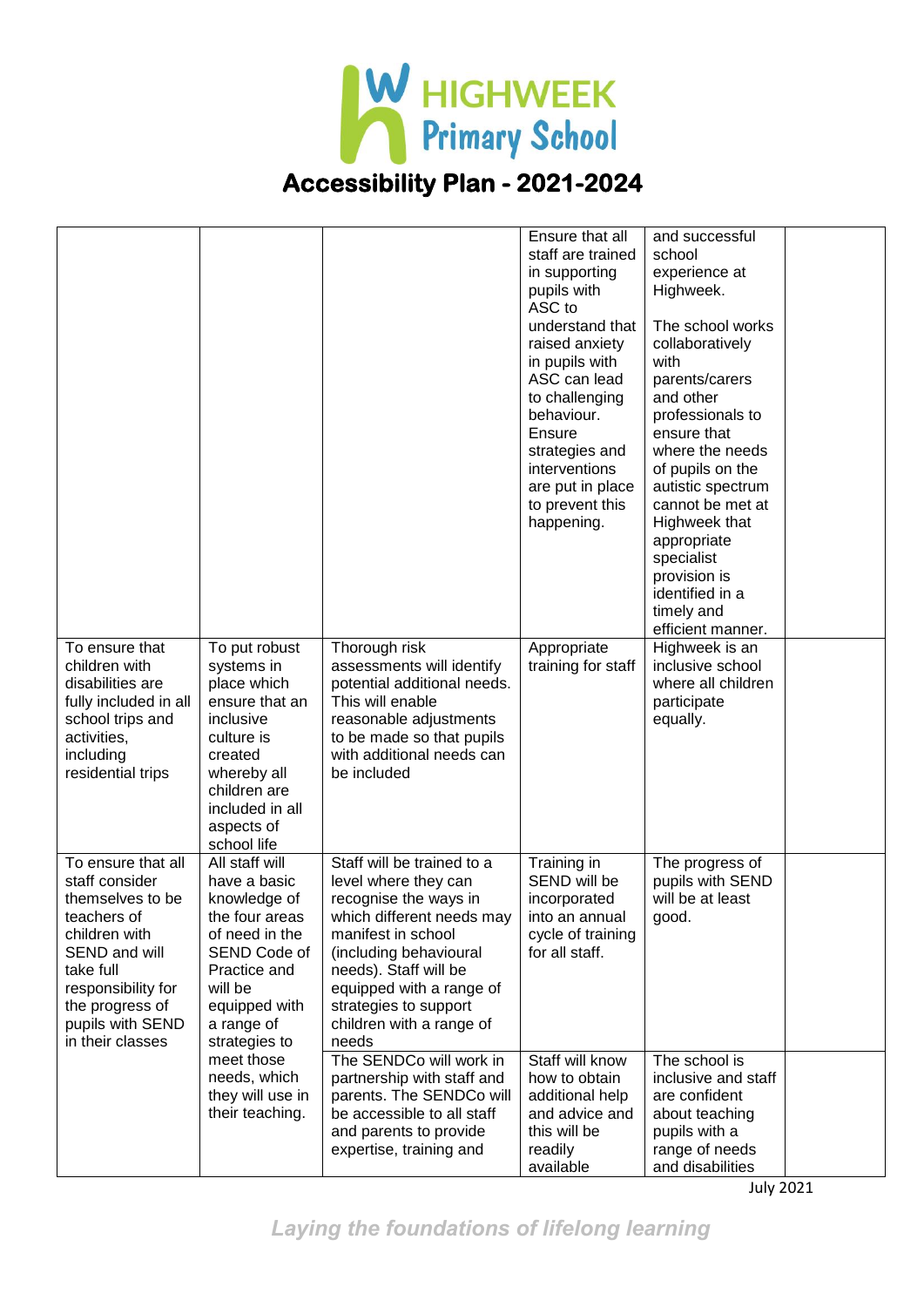

|                                                                  |                                                                                                                                                                                                                                                                                                                                                                  | advice throughout the<br>school year                                                                                                                                                |                                                                                                                                                                                                      |                                                                                                                                                            |  |
|------------------------------------------------------------------|------------------------------------------------------------------------------------------------------------------------------------------------------------------------------------------------------------------------------------------------------------------------------------------------------------------------------------------------------------------|-------------------------------------------------------------------------------------------------------------------------------------------------------------------------------------|------------------------------------------------------------------------------------------------------------------------------------------------------------------------------------------------------|------------------------------------------------------------------------------------------------------------------------------------------------------------|--|
|                                                                  |                                                                                                                                                                                                                                                                                                                                                                  | To ensure that all classes<br>have visual timetables<br>and pupils have individual<br>visual timetables, where<br>necessary                                                         | All staff will<br>provide visual<br>timetables for<br>the whole class<br>and will provide<br>individual<br>timetables for<br>pupils with<br>ASC & speech<br>and language/<br>communication<br>needs. | All classes and<br>individuals who<br>need one have<br>an easily<br>accessible visual<br>timetable                                                         |  |
|                                                                  |                                                                                                                                                                                                                                                                                                                                                                  | To ensure that<br>information to parents in<br>provided in an accessible<br>way (including offering<br>help to parents with<br>important documents<br>such as EHCP<br>applications) | Parents need<br>to be<br>canvassed<br>about how they<br>would like to be<br>contacted (i.e.<br>text/e-mail). All<br>written<br>documents to<br>be provided in<br>large print on<br>request           | A significant<br>majority of<br>parents express<br>satisfaction about<br>how they are<br>contacted and the<br>level of<br>communication<br>with the school |  |
| Improve and<br>maintain access<br>to the physical<br>environment | To ensure that<br>all areas of the<br>school are fully<br>accessible to<br>pupils, staff<br>and adults with<br>disabilities (this<br>includes<br>physical<br>access to the<br>building,<br>induction loops<br>and making<br>the school a<br>welcoming<br>place for<br>parents who<br>may have a<br>hidden<br>disability - i.e.<br>mental health<br>difficulties) | <b>ACCESS AUDIT (SEE</b><br>BELOW)                                                                                                                                                  |                                                                                                                                                                                                      |                                                                                                                                                            |  |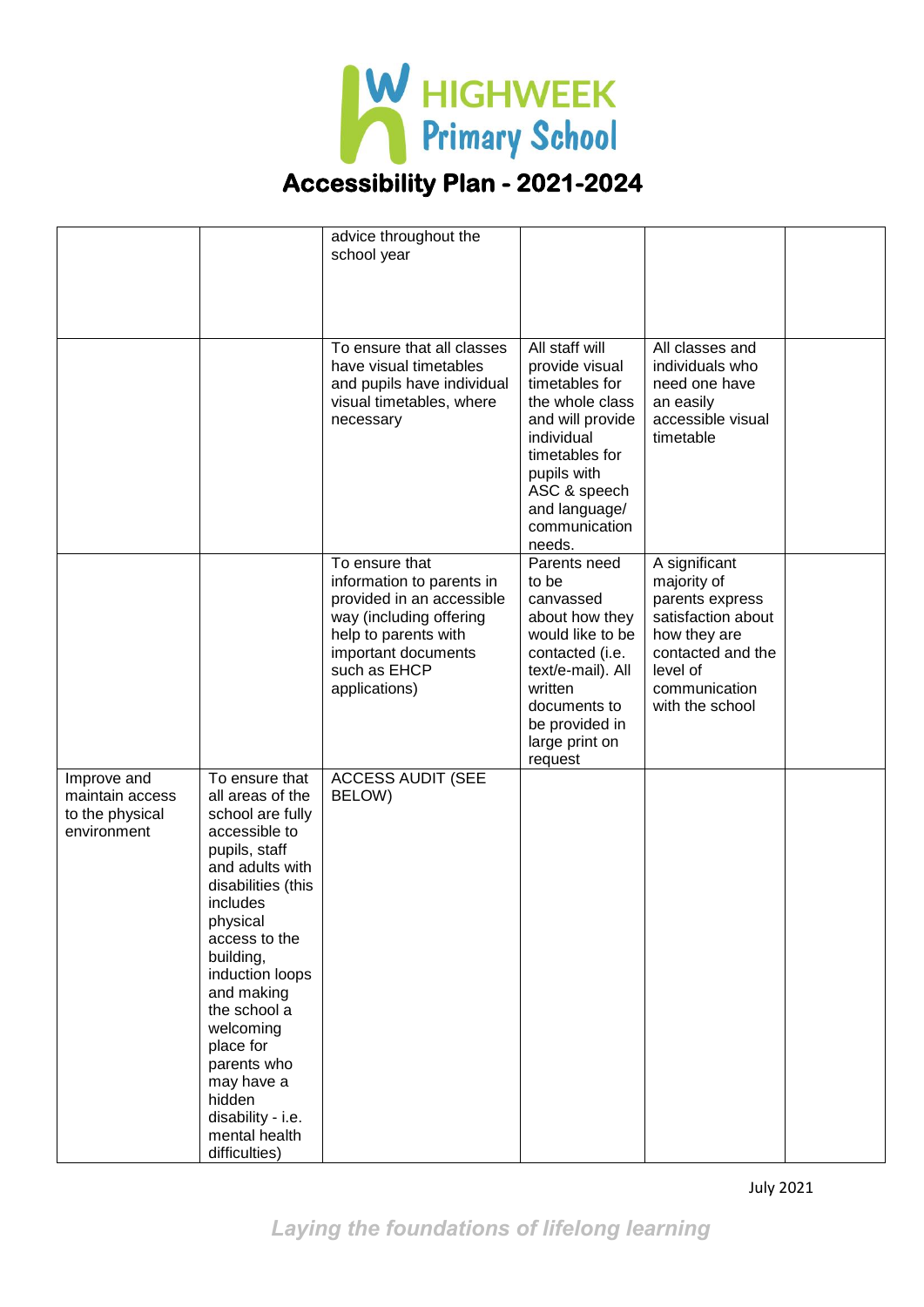

#### **Access audit**

| <b>GENERAL</b>                                                                                       | <b>YES</b>         | <b>NO</b> | N/A                                   | <b>ACTION NEEDED/NOTES</b>                                                                                                                 |  |
|------------------------------------------------------------------------------------------------------|--------------------|-----------|---------------------------------------|--------------------------------------------------------------------------------------------------------------------------------------------|--|
| Are pathways and routes logical and<br>well signed? (both internal &<br>external)                    | $\pmb{\mathsf{x}}$ |           |                                       |                                                                                                                                            |  |
| Is appropriate furniture & equipment<br>provided to meet the needs of<br>individual pupils?          | $\pmb{\times}$     |           |                                       |                                                                                                                                            |  |
| Do furniture layouts allow easy<br>movement for pupils with disabilities?                            |                    | ×         |                                       | Class teachers to review the layout of their rooms to<br>ensure access for wheelchair users or those with<br>reduced mobility when needed. |  |
| Are quiet rooms/calming rooms<br>available to children who need this<br>facility?                    |                    | ×         |                                       | The school has the use of the Brook and the Spring<br>room for pupils who need quiet time.                                                 |  |
| <b>GETTING TO THE BUILDING</b>                                                                       | <b>Yes</b>         | <b>No</b> | N/A                                   | <b>ACTION NEEDED</b>                                                                                                                       |  |
| Are car park spaces reserved for<br>disabled people near the main<br>entrance?                       | ×                  |           |                                       | If a parent/carer/visitor requires a reserved space-<br>school provide a disabled parking badge from the<br>front office.                  |  |
| Are there any barriers to easy<br>movement around the site and to the<br>main entrance?              | $\pmb{\times}$     |           |                                       | There are steps in the corridors with lift accessibility<br>positioned to the side of each set of stairs.                                  |  |
| Are steps needed for access to the<br>main entrance?                                                 |                    | ×         |                                       |                                                                                                                                            |  |
| Do all those steps have a contrasting<br>colour edging?                                              |                    |           | $\pmb{\times}$                        |                                                                                                                                            |  |
| If there are steps, is a ramp provided<br>to access the main entrance?                               |                    |           | $\pmb{\times}$                        |                                                                                                                                            |  |
| Is there a continuous handrail on<br>each ramp and stair flight and<br>landing to the main entrance? |                    |           | ×                                     |                                                                                                                                            |  |
| Is it possible for a wheelchair user to<br>get through the principal door<br>unaided?                | ×                  |           |                                       |                                                                                                                                            |  |
| If no, is an alternative wheelchair<br>accessible entrance provided?                                 |                    |           | $\boldsymbol{\mathsf{x}}$             |                                                                                                                                            |  |
| <b>INTERNAL FACILITIES</b>                                                                           | <b>Yes</b>         | <b>No</b> | <b>ACTION</b><br>N/A<br><b>NEEDED</b> |                                                                                                                                            |  |

July 2021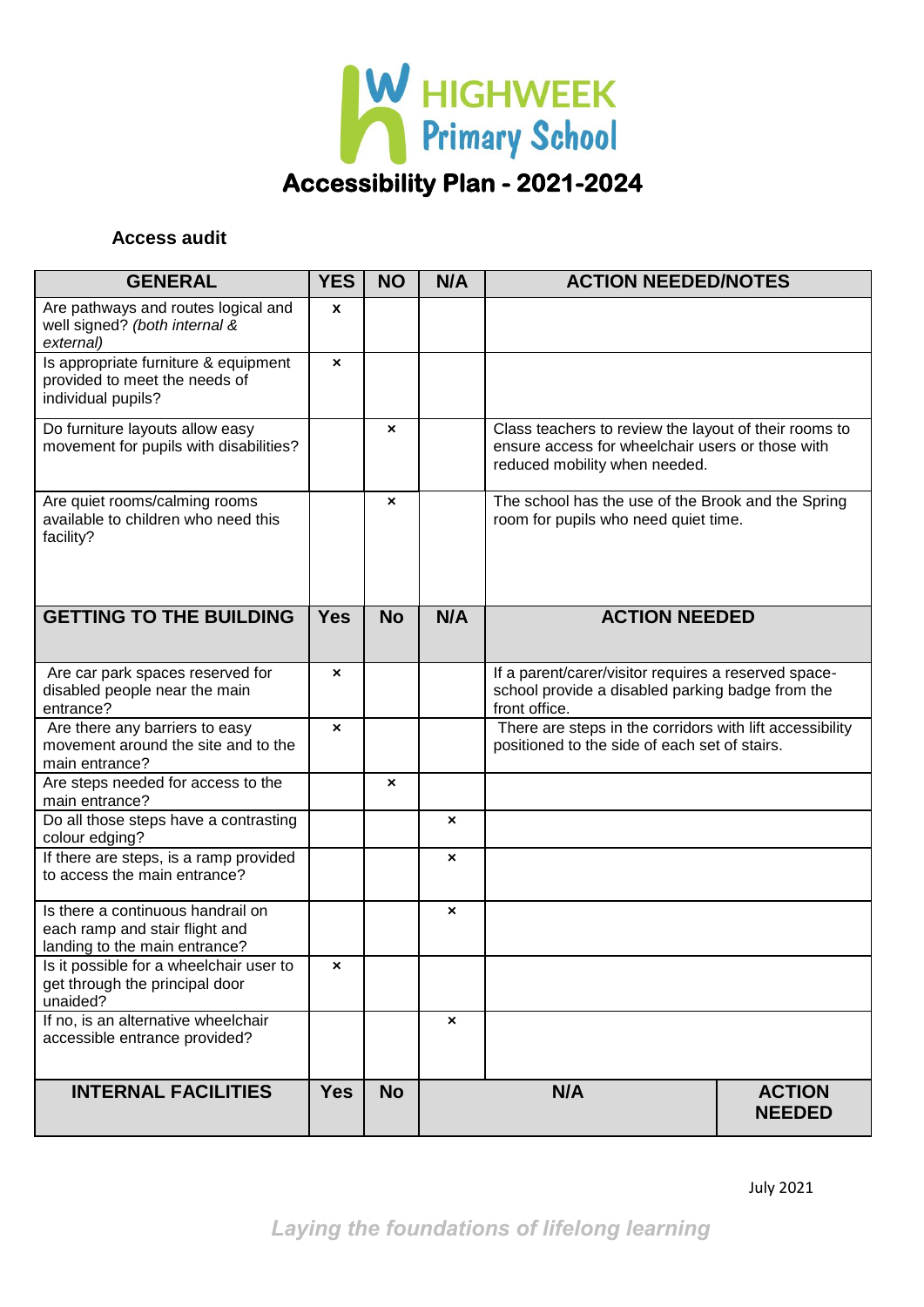

| If there is a lobby at the principal<br>entrance, is it possible for a<br>wheelchair user to negotiate the<br>doors? |                    | × |                    | Main entrance has<br>automatic opening<br>doors<br>Second entrance<br>requires staff to<br>hold open                                                                      |
|----------------------------------------------------------------------------------------------------------------------|--------------------|---|--------------------|---------------------------------------------------------------------------------------------------------------------------------------------------------------------------|
| Is the entrance welcoming, calm and<br>friendly?                                                                     | ×                  |   |                    |                                                                                                                                                                           |
| Do all internal doors allow a<br>wheelchair user to get through<br>unaided                                           |                    | × |                    | Consider replacing<br>internal doors with<br>automatic doors<br>where practically<br>possible.                                                                            |
| Do all the corridors have a clear<br>unobstructed width of 1.2m?                                                     | $\pmb{\mathsf{X}}$ |   |                    |                                                                                                                                                                           |
| Does the block have a wheelchair<br>accessible toilet?                                                               | $\mathsf{x}$       |   |                    |                                                                                                                                                                           |
| If the block is on more than one level,<br>do the internal steps/stairs have<br>contrast colour edgings?             |                    |   | $\pmb{\times}$     |                                                                                                                                                                           |
| Is there a continuous handrail on<br>each internal stair flight and landing?                                         |                    |   | X                  |                                                                                                                                                                           |
| Does the block have a lift that can be<br>used by wheelchair users?                                                  |                    |   | $\pmb{\mathsf{X}}$ |                                                                                                                                                                           |
| Do you have any other sort of<br>mechanical means provided to move<br>between floors? If yes, please state           |                    |   | $\pmb{\times}$     |                                                                                                                                                                           |
| Is it possible for a wheelchair user to<br>use all the fire exits from areas to<br>which they have access?           | $\pmb{\mathsf{x}}$ |   |                    |                                                                                                                                                                           |
| Is a hearing induction loop available<br>(either fixed or portable) in the<br>school?                                |                    | × |                    | Consider<br>installation of a<br>hearing induction<br>loop in the main<br>office and venues<br>in the school where<br>concerts and large<br>parent meetings<br>take place |
| Do emergency alarm systems cater<br>for those with hearing impairment?<br>(e.g. flashing light)                      |                    | × |                    |                                                                                                                                                                           |